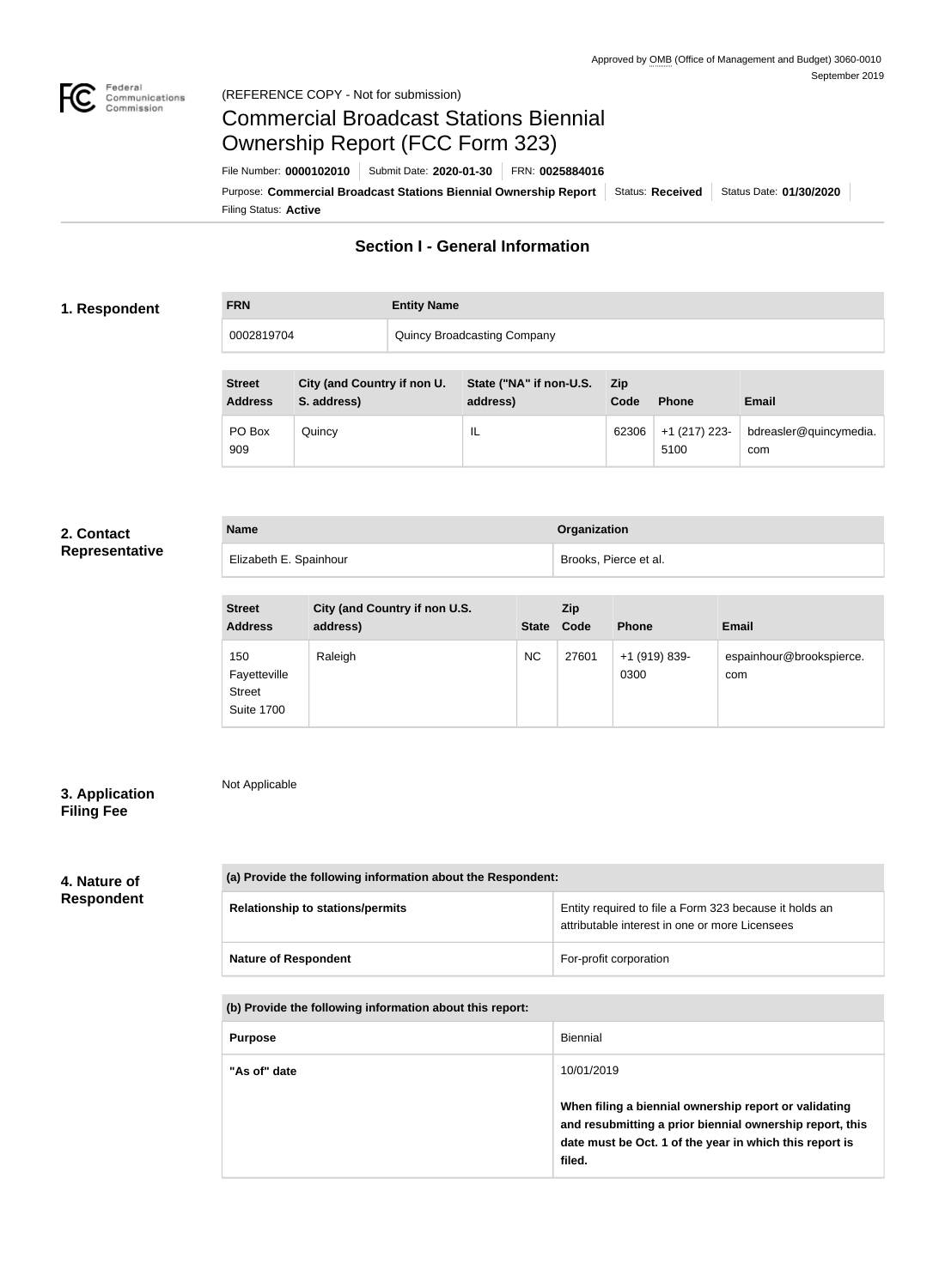#### **5. Licensee(s) and Station(s)**

**Respondent is filing this report to cover the following Licensee(s) and station(s):**

| <b>Licensee/Permittee Name</b> |                  |               | <b>FRN</b>   |                |
|--------------------------------|------------------|---------------|--------------|----------------|
| WGEM License, LLC              |                  | 0025018045    |              |                |
|                                |                  |               |              |                |
| Fac. ID No.                    | <b>Call Sign</b> | <b>City</b>   | <b>State</b> | <b>Service</b> |
| 54275                          | WGEM-TV          | <b>QUINCY</b> | IL           | <b>DTV</b>     |
| 54277                          | <b>WGEM</b>      | <b>QUINCY</b> | ΙL           | AM             |
| 54281                          | WGEM-FM          | <b>QUINCY</b> | IL           | <b>FM</b>      |
| 156892                         | <b>W255CY</b>    | <b>QUINCY</b> | IL           | <b>FX</b>      |

## **Section II – Biennial Ownership Information**

**1. 47 C.F.R. Section 73.3613 and Other Documents**

Licensee Respondents that hold authorizations for one or more full power television, AM, and/or FM stations should list all contracts and other instruments set forth in 47 C.F.R. Section 73.3613(a) through (c) for the facility or facilities listed on this report. In addition, attributable Local Marketing Agreements (LMAs) and attributable Joint Sales Agreements (JSAs) must be disclosed by the licensee of the brokering station on its ownership report. If the agreement is an attributable LMA, an attributable JSA, or a network affiliation agreement, check the appropriate box. Otherwise, select "Other." Non-Licensee Respondents, as well as Licensee Respondents that only hold authorizations for Class A television and/or low power television stations, should select "Not Applicable" in response to this question.

Not Applicable.

#### **2. Ownership Interests**

**(a)** Ownership Interests. This Question requires Respondents to enter detailed information about ownership interests by generating a series of subforms. Answer each question on each subform. The first subform listing should be for the Respondent itself. If the Respondent is not a natural person, also list each of the officers, directors, stockholders, non-insulated partners, non-insulated members, and any other persons or entities with a direct attributable interest in the Respondent pursuant to the standards set forth in 47 C.F.R. Section 73.3555. (A "direct" interest is one that is not held through any intervening companies or entities.) List each interest holder with a direct attributable interest in the Respondent separately.

Leave the percentage of total assets (Equity Debt Plus) field blank for an interest holder unless that interest holder has an attributable interest in the Respondent solely on the basis of the Commission's Equity Debt Plus attribution standard, 47 C.F.R. Section 73.3555, Note 2(i).

In the case of vertical or indirect ownership structures, list only those interests in the Respondent that also represent an attributable interest in the Licensee(s) for which the report is being submitted.

Entities that are part of an organizational structure that includes holding companies or other forms of indirect ownership must file separate ownership reports. In such a structure do not report, or file a separate report for, any interest holder that does not have an attributable interest in the Licensee(s) for which the report is being submitted.

Please see the Instructions for further detail concerning interests that must be reported in response to this question.

The Respondent must provide an FCC Registration Number for each interest holder reported in response to this question. Please see the Instructions for detailed information and guidance concerning this requirement.

| <b><i>U</i>WITERSHIP INTO HIME</b> |                                     |        |
|------------------------------------|-------------------------------------|--------|
| <b>FRN</b>                         | 0002819704                          |        |
| <b>Entity Name</b>                 | Quincy Broadcasting Company         |        |
| <b>Address</b>                     | PO Box                              | 909    |
|                                    | <b>Street 1</b>                     |        |
|                                    | <b>Street 2</b>                     |        |
|                                    | <b>City</b>                         | Quincy |
|                                    | State ("NA" if non-U.S.<br>address) | IL     |
|                                    |                                     |        |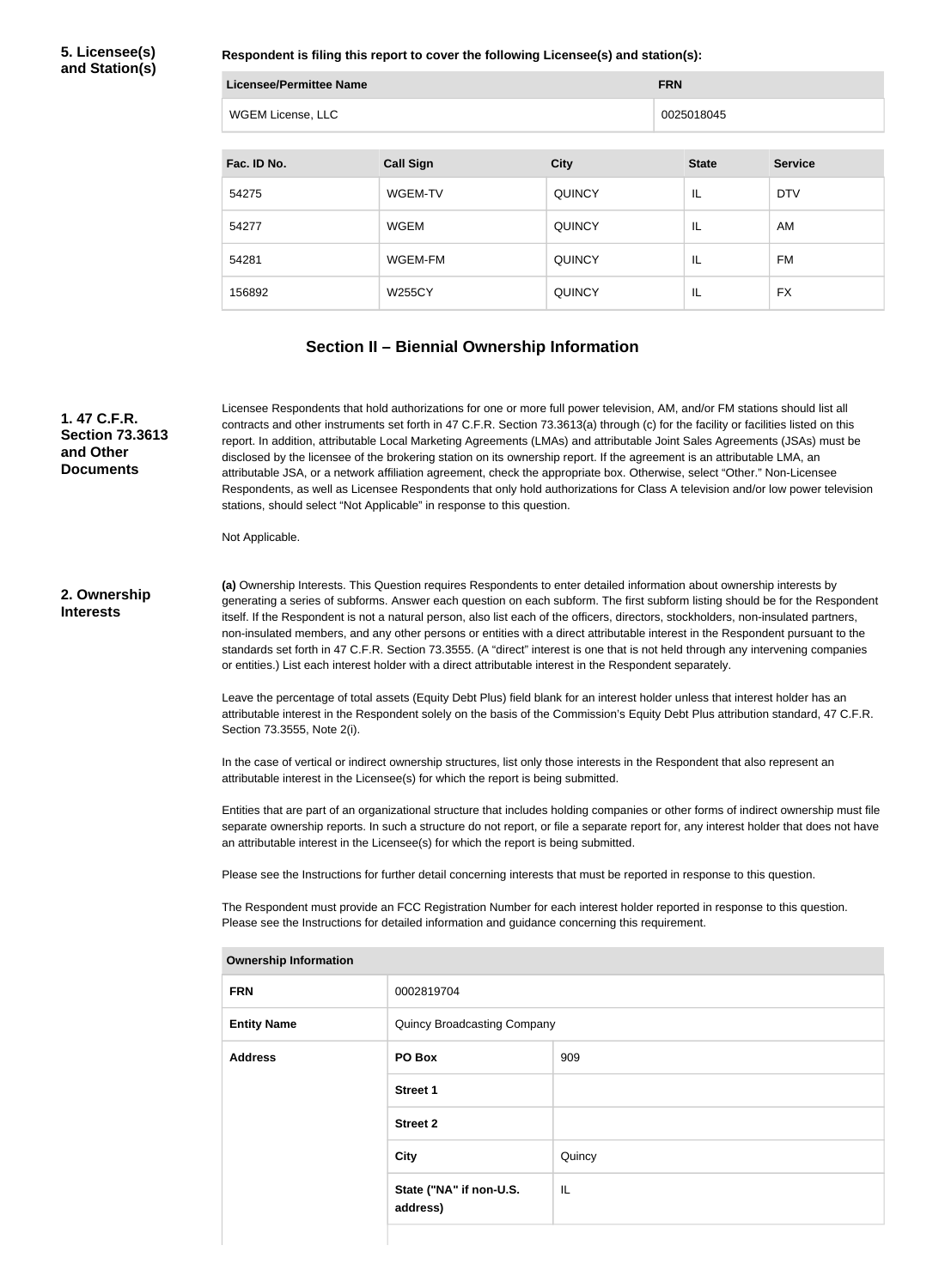|                                                                                                                            | <b>Zip/Postal Code</b>                                  | 62306                |                                   |
|----------------------------------------------------------------------------------------------------------------------------|---------------------------------------------------------|----------------------|-----------------------------------|
|                                                                                                                            | Country (if non-U.S.<br>address)                        | <b>United States</b> |                                   |
| <b>Listing Type</b>                                                                                                        | Respondent                                              |                      |                                   |
| <b>Positional Interests</b><br>(check all that apply)                                                                      | Respondent                                              |                      |                                   |
| <b>Tribal Nation or Tribal</b><br><b>Entity</b>                                                                            | Interest holder is not a Tribal nation or Tribal entity |                      |                                   |
| <b>Interest Percentages</b><br>(enter percentage values                                                                    | <b>Voting</b>                                           | 0.0%                 | <b>Jointly Held?</b><br><b>No</b> |
| from 0.0 to 100.0)                                                                                                         | <b>Equity</b>                                           | 0.0%                 |                                   |
|                                                                                                                            | <b>Total assets (Equity Debt</b><br>Plus)               | 0.0%                 |                                   |
| Does interest holder have an attributable interest in one or more broadcast stations<br>that do not appear on this report? |                                                         |                      | N <sub>o</sub>                    |

| <b>Ownership Information</b>                            |                                                                                                                                  |                      |                            |  |
|---------------------------------------------------------|----------------------------------------------------------------------------------------------------------------------------------|----------------------|----------------------------|--|
| <b>FRN</b>                                              | 0025884016                                                                                                                       |                      |                            |  |
| <b>Entity Name</b>                                      | Quincy Media, Inc.                                                                                                               |                      |                            |  |
| <b>Address</b>                                          | PO Box                                                                                                                           | 909                  |                            |  |
|                                                         | <b>Street 1</b>                                                                                                                  |                      |                            |  |
|                                                         | <b>Street 2</b>                                                                                                                  |                      |                            |  |
|                                                         | <b>City</b>                                                                                                                      | Quincy               |                            |  |
|                                                         | State ("NA" if non-U.S.<br>address)                                                                                              | IL                   |                            |  |
|                                                         | <b>Zip/Postal Code</b>                                                                                                           | 62306                |                            |  |
|                                                         | Country (if non-U.S.<br>address)                                                                                                 | <b>United States</b> |                            |  |
| <b>Listing Type</b>                                     | Other Interest Holder                                                                                                            |                      |                            |  |
| <b>Positional Interests</b><br>(check all that apply)   | Stockholder                                                                                                                      |                      |                            |  |
| <b>Tribal Nation or Tribal</b><br><b>Entity</b>         | Interest holder is not a Tribal nation or Tribal entity                                                                          |                      |                            |  |
| <b>Interest Percentages</b><br>(enter percentage values | Voting                                                                                                                           | 100.0%               | <b>Jointly Held?</b><br>No |  |
| from 0.0 to 100.0)                                      | <b>Equity</b>                                                                                                                    | 100.0%               |                            |  |
|                                                         | <b>Total assets (Equity Debt</b><br>Plus)                                                                                        |                      |                            |  |
|                                                         | Does interest holder have an attributable interest in one or more broadcast stations<br>No<br>that do not appear on this report? |                      |                            |  |

| <b>Ownership Information</b> |            |
|------------------------------|------------|
| <b>FRN</b>                   | 0019430685 |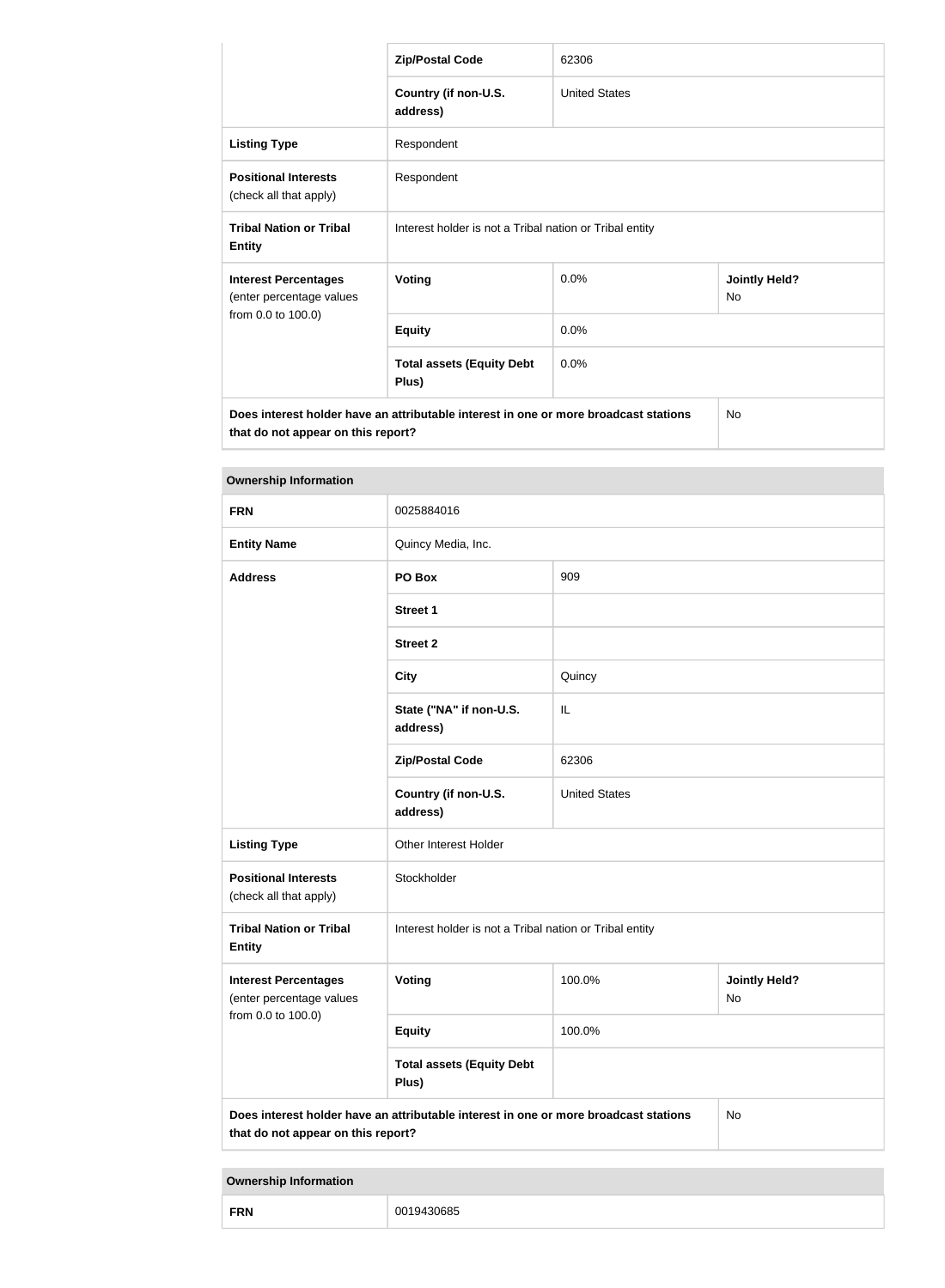| <b>Name</b>                                                                                                                       | Lucy Lindsay Smith                        |                        |                            |
|-----------------------------------------------------------------------------------------------------------------------------------|-------------------------------------------|------------------------|----------------------------|
| <b>Address</b>                                                                                                                    | PO Box                                    |                        |                            |
|                                                                                                                                   | <b>Street 1</b>                           | 2 Montgomery Place     |                            |
|                                                                                                                                   | <b>Street 2</b>                           |                        |                            |
|                                                                                                                                   | <b>City</b>                               | Decatur                |                            |
|                                                                                                                                   | State ("NA" if non-U.S.<br>address)       | IL                     |                            |
|                                                                                                                                   | <b>Zip/Postal Code</b>                    | 62332                  |                            |
|                                                                                                                                   | Country (if non-U.S.<br>address)          | <b>United States</b>   |                            |
| <b>Listing Type</b>                                                                                                               | Other Interest Holder                     |                        |                            |
| <b>Positional Interests</b><br>(check all that apply)                                                                             | <b>Director</b>                           |                        |                            |
| Citizenship, Gender,                                                                                                              | Citizenship                               | <b>US</b>              |                            |
| <b>Ethnicity, and Race</b><br><b>Information (Natural</b>                                                                         | Gender                                    | Female                 |                            |
| <b>Persons Only)</b>                                                                                                              | <b>Ethnicity</b>                          | Not Hispanic or Latino |                            |
|                                                                                                                                   | Race                                      | White                  |                            |
| <b>Interest Percentages</b><br>(enter percentage values                                                                           | <b>Voting</b>                             | 0.0%                   | <b>Jointly Held?</b><br>No |
| from 0.0 to 100.0)                                                                                                                | <b>Equity</b>                             | 0.0%                   |                            |
|                                                                                                                                   | <b>Total assets (Equity Debt</b><br>Plus) |                        |                            |
| Does interest holder have an attributable interest in one or more broadcast stations<br>Yes<br>that do not appear on this report? |                                           |                        |                            |

| <b>FRN</b>                                            | 0019430735                          |                      |
|-------------------------------------------------------|-------------------------------------|----------------------|
| <b>Name</b>                                           | Ralph M. Oakley                     |                      |
| <b>Address</b>                                        | PO Box                              |                      |
|                                                       | <b>Street 1</b>                     | 2824 Carnoustie Lane |
|                                                       | <b>Street 2</b>                     |                      |
|                                                       | <b>City</b>                         | Quincy               |
|                                                       | State ("NA" if non-U.S.<br>address) | IL                   |
|                                                       | <b>Zip/Postal Code</b>              | 62301                |
|                                                       | Country (if non-U.S.<br>address)    | <b>United States</b> |
| <b>Listing Type</b>                                   | Other Interest Holder               |                      |
| <b>Positional Interests</b><br>(check all that apply) | Officer, Director                   |                      |
| Citizenship, Gender,                                  | Citizenship                         | <b>US</b>            |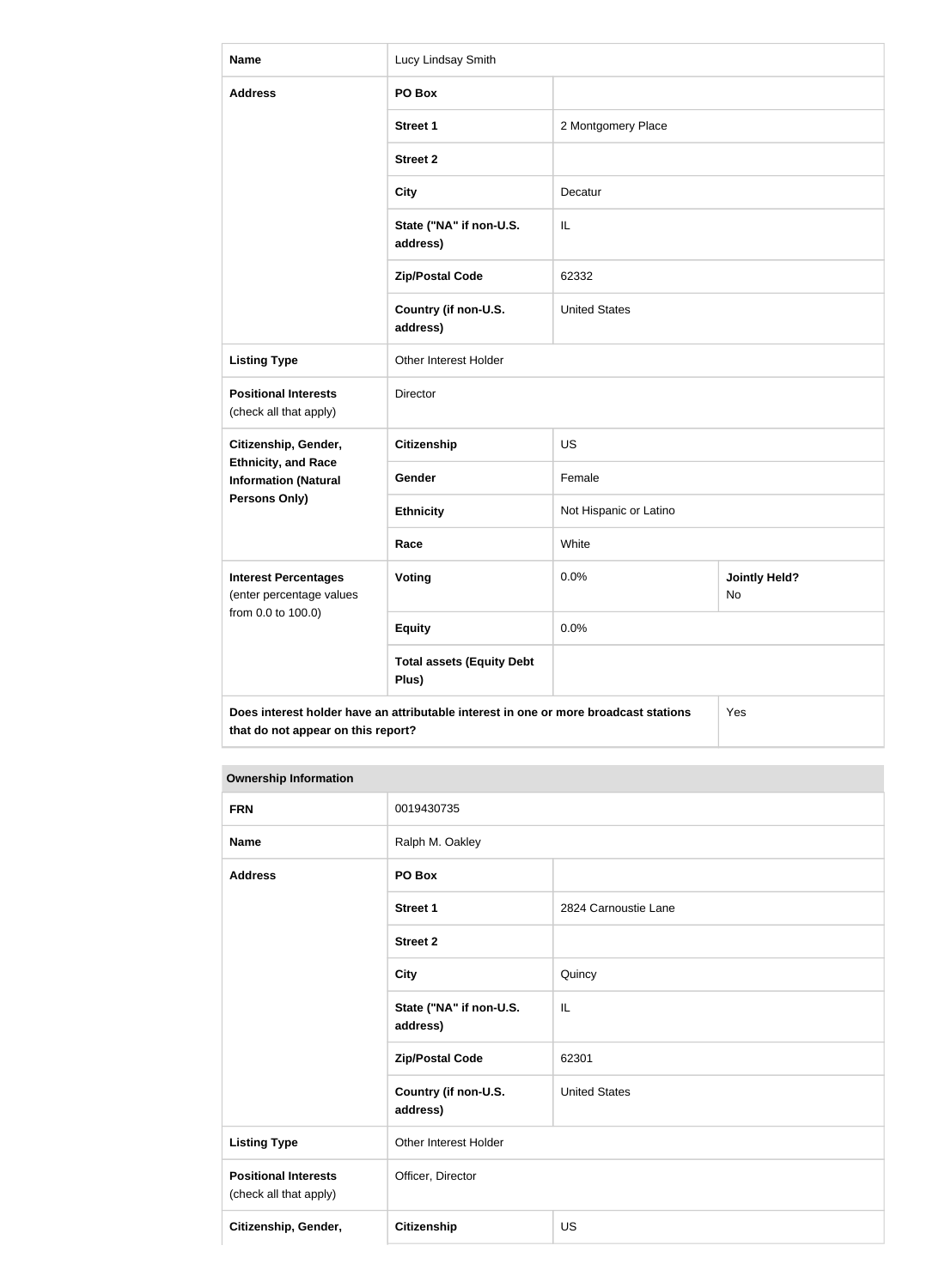| <b>Ethnicity, and Race</b><br><b>Information (Natural</b><br><b>Persons Only)</b>                                          | Gender                                    | Male                   |                             |
|----------------------------------------------------------------------------------------------------------------------------|-------------------------------------------|------------------------|-----------------------------|
|                                                                                                                            | <b>Ethnicity</b>                          | Not Hispanic or Latino |                             |
|                                                                                                                            | Race                                      | White                  |                             |
| <b>Interest Percentages</b><br>(enter percentage values<br>from 0.0 to 100.0)                                              | <b>Voting</b>                             | $0.0\%$                | <b>Jointly Held?</b><br>No. |
|                                                                                                                            | <b>Equity</b>                             | $0.0\%$                |                             |
|                                                                                                                            | <b>Total assets (Equity Debt</b><br>Plus) |                        |                             |
| Does interest holder have an attributable interest in one or more broadcast stations<br>that do not appear on this report? |                                           |                        | <b>Yes</b>                  |

| <b>Ownership Information</b>                                                                                                      |                                           |                        |                            |
|-----------------------------------------------------------------------------------------------------------------------------------|-------------------------------------------|------------------------|----------------------------|
| <b>FRN</b>                                                                                                                        | 0019430701                                |                        |                            |
| <b>Name</b>                                                                                                                       | Martin M. Lindsay                         |                        |                            |
| <b>Address</b>                                                                                                                    | PO Box                                    |                        |                            |
|                                                                                                                                   | <b>Street 1</b>                           | 2560 Haddow Avenue     |                            |
|                                                                                                                                   | <b>Street 2</b>                           |                        |                            |
|                                                                                                                                   | <b>City</b>                               | Arlington Heights      |                            |
|                                                                                                                                   | State ("NA" if non-U.S.<br>address)       | IL                     |                            |
|                                                                                                                                   | <b>Zip/Postal Code</b>                    | 60004                  |                            |
|                                                                                                                                   | Country (if non-U.S.<br>address)          | <b>United States</b>   |                            |
| <b>Listing Type</b>                                                                                                               | Other Interest Holder                     |                        |                            |
| <b>Positional Interests</b><br>(check all that apply)                                                                             | Director                                  |                        |                            |
| Citizenship, Gender,                                                                                                              | <b>Citizenship</b>                        | <b>US</b>              |                            |
| <b>Ethnicity, and Race</b><br><b>Information (Natural</b>                                                                         | Gender                                    | Male                   |                            |
| <b>Persons Only)</b>                                                                                                              | <b>Ethnicity</b>                          | Not Hispanic or Latino |                            |
|                                                                                                                                   | Race                                      | White                  |                            |
| <b>Interest Percentages</b><br>(enter percentage values                                                                           | Voting                                    | 0.0%                   | <b>Jointly Held?</b><br>No |
| from 0.0 to 100.0)                                                                                                                | <b>Equity</b>                             | 0.0%                   |                            |
|                                                                                                                                   | <b>Total assets (Equity Debt</b><br>Plus) |                        |                            |
| Does interest holder have an attributable interest in one or more broadcast stations<br>Yes<br>that do not appear on this report? |                                           |                        |                            |

| <b>FRN</b>  | 0019430750       |
|-------------|------------------|
| <b>Name</b> | Thomas A. Oakley |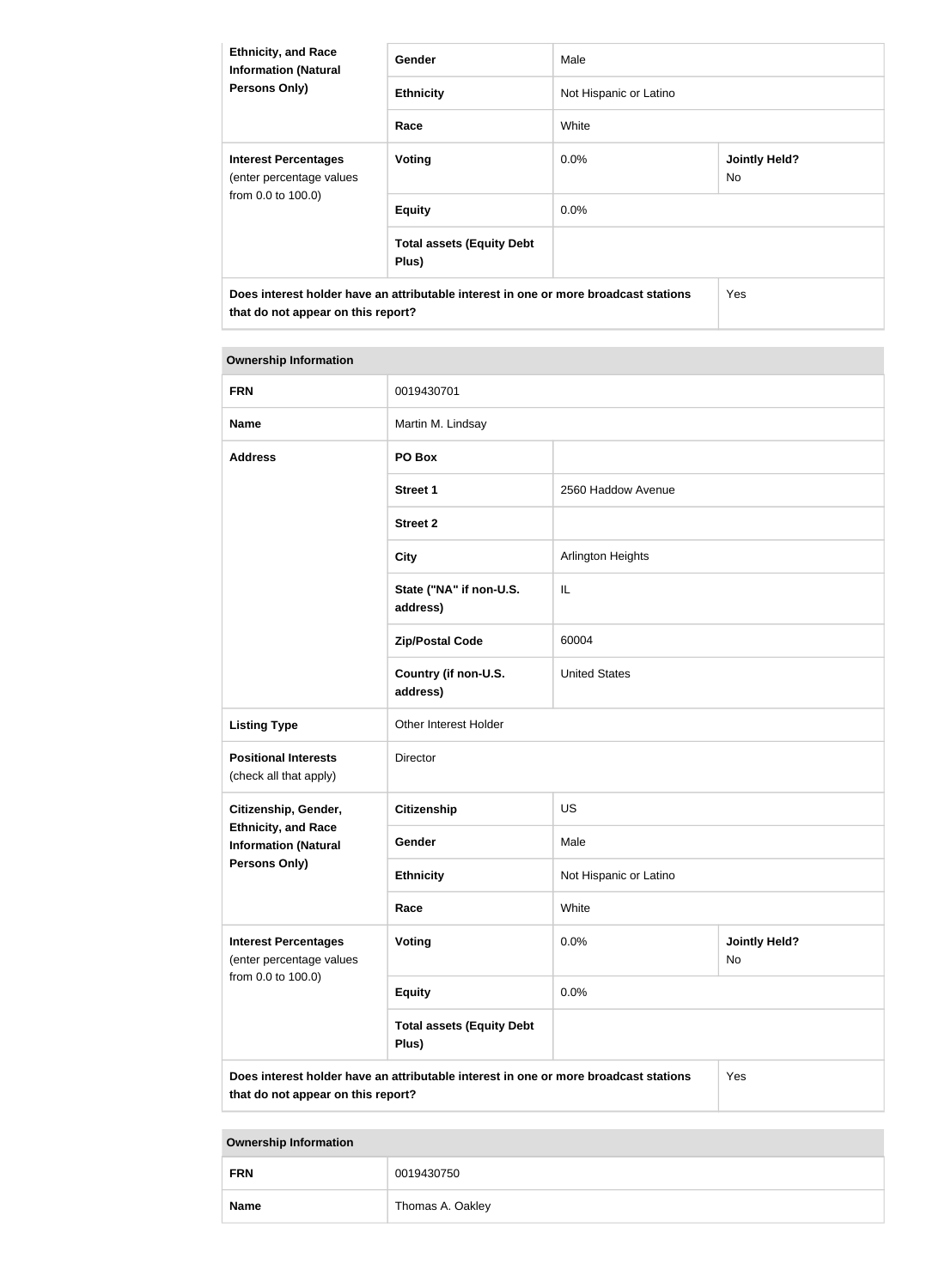| <b>Address</b>                                                                                                                    | PO Box                                    |                             |                            |
|-----------------------------------------------------------------------------------------------------------------------------------|-------------------------------------------|-----------------------------|----------------------------|
|                                                                                                                                   | <b>Street 1</b>                           | 935 Country Club Drive West |                            |
|                                                                                                                                   | <b>Street 2</b>                           |                             |                            |
|                                                                                                                                   | <b>City</b>                               | Quincy                      |                            |
|                                                                                                                                   | State ("NA" if non-U.S.<br>address)       | IL                          |                            |
|                                                                                                                                   | <b>Zip/Postal Code</b>                    | 62301                       |                            |
|                                                                                                                                   | Country (if non-U.S.<br>address)          | <b>United States</b>        |                            |
| <b>Listing Type</b>                                                                                                               | Other Interest Holder                     |                             |                            |
| <b>Positional Interests</b><br>(check all that apply)                                                                             | Officer, Director                         |                             |                            |
| Citizenship, Gender,                                                                                                              | <b>Citizenship</b>                        | <b>US</b>                   |                            |
| <b>Ethnicity, and Race</b><br><b>Information (Natural</b>                                                                         | Gender                                    | Male                        |                            |
| Persons Only)                                                                                                                     | <b>Ethnicity</b>                          | Not Hispanic or Latino      |                            |
|                                                                                                                                   | Race                                      | White                       |                            |
| <b>Interest Percentages</b><br>(enter percentage values<br>from 0.0 to 100.0)                                                     | Voting                                    | 0.0%                        | <b>Jointly Held?</b><br>No |
|                                                                                                                                   | <b>Equity</b>                             | 0.0%                        |                            |
|                                                                                                                                   | <b>Total assets (Equity Debt</b><br>Plus) |                             |                            |
| Does interest holder have an attributable interest in one or more broadcast stations<br>Yes<br>that do not appear on this report? |                                           |                             |                            |

| <b>FRN</b>                                                                        | 0019430784                          |                      |
|-----------------------------------------------------------------------------------|-------------------------------------|----------------------|
| <b>Name</b>                                                                       | Dennis R. Williams                  |                      |
| <b>Address</b>                                                                    | PO Box                              |                      |
|                                                                                   | Street 1                            | 2000 Wilmar Drive    |
|                                                                                   | <b>Street 2</b>                     |                      |
|                                                                                   | <b>City</b>                         | Quincy               |
|                                                                                   | State ("NA" if non-U.S.<br>address) | IL                   |
|                                                                                   | <b>Zip/Postal Code</b>              | 62301                |
|                                                                                   | Country (if non-U.S.<br>address)    | <b>United States</b> |
| <b>Listing Type</b>                                                               | Other Interest Holder               |                      |
| <b>Positional Interests</b><br>(check all that apply)                             | Director                            |                      |
| Citizenship, Gender,<br><b>Ethnicity, and Race</b><br><b>Information (Natural</b> | <b>Citizenship</b>                  | <b>US</b>            |
|                                                                                   | Gender                              | Male                 |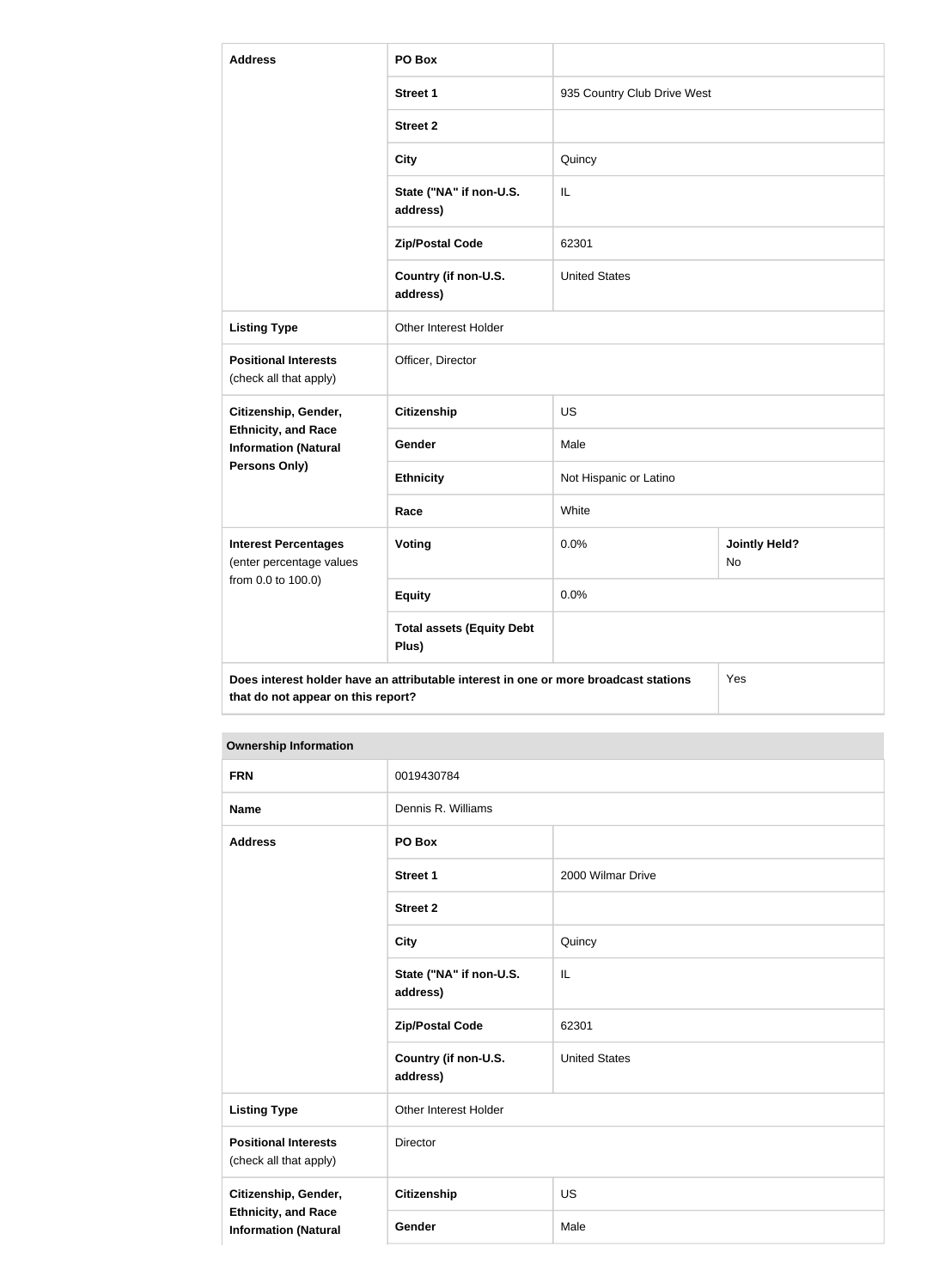| <b>Persons Only)</b>                                                                                                       | <b>Ethnicity</b>                          | Not Hispanic or Latino |                             |
|----------------------------------------------------------------------------------------------------------------------------|-------------------------------------------|------------------------|-----------------------------|
|                                                                                                                            | Race                                      | White                  |                             |
| <b>Interest Percentages</b><br>(enter percentage values<br>from 0.0 to 100.0)                                              | Voting                                    | $0.0\%$                | <b>Jointly Held?</b><br>No. |
|                                                                                                                            | <b>Equity</b>                             | 0.0%                   |                             |
|                                                                                                                            | <b>Total assets (Equity Debt</b><br>Plus) |                        |                             |
| Does interest holder have an attributable interest in one or more broadcast stations<br>that do not appear on this report? |                                           | Yes                    |                             |

| <b>FRN</b>                                                                    | 0019430743                                                                           |                        |                            |
|-------------------------------------------------------------------------------|--------------------------------------------------------------------------------------|------------------------|----------------------------|
| <b>Name</b>                                                                   | Susan Oakley Day                                                                     |                        |                            |
| <b>Address</b>                                                                | PO Box                                                                               |                        |                            |
|                                                                               | <b>Street 1</b>                                                                      | 913 Abingdon Road      |                            |
|                                                                               | <b>Street 2</b>                                                                      |                        |                            |
|                                                                               | <b>City</b>                                                                          | Virginia Beach         |                            |
|                                                                               | State ("NA" if non-U.S.<br>address)                                                  | VA                     |                            |
|                                                                               | <b>Zip/Postal Code</b>                                                               | 23451                  |                            |
|                                                                               | Country (if non-U.S.<br>address)                                                     | <b>United States</b>   |                            |
| <b>Listing Type</b>                                                           | Other Interest Holder                                                                |                        |                            |
| <b>Positional Interests</b><br>(check all that apply)                         | Director                                                                             |                        |                            |
| Citizenship, Gender,                                                          | <b>Citizenship</b>                                                                   | <b>US</b>              |                            |
| <b>Ethnicity, and Race</b><br><b>Information (Natural</b>                     | Gender                                                                               | Female                 |                            |
| Persons Only)                                                                 | <b>Ethnicity</b>                                                                     | Not Hispanic or Latino |                            |
|                                                                               | Race                                                                                 | White                  |                            |
| <b>Interest Percentages</b><br>(enter percentage values<br>from 0.0 to 100.0) | Voting                                                                               | 0.0%                   | <b>Jointly Held?</b><br>No |
|                                                                               | <b>Equity</b>                                                                        | 0.0%                   |                            |
|                                                                               | <b>Total assets (Equity Debt</b><br>Plus)                                            |                        |                            |
|                                                                               | Does interest holder have an attributable interest in one or more broadcast stations |                        | Yes                        |

**that do not appear on this report?**

| <b>FRN</b>     | 0019430776       |  |
|----------------|------------------|--|
| <b>Name</b>    | Bradley G. Eaton |  |
| <b>Address</b> | PO Box           |  |
|                |                  |  |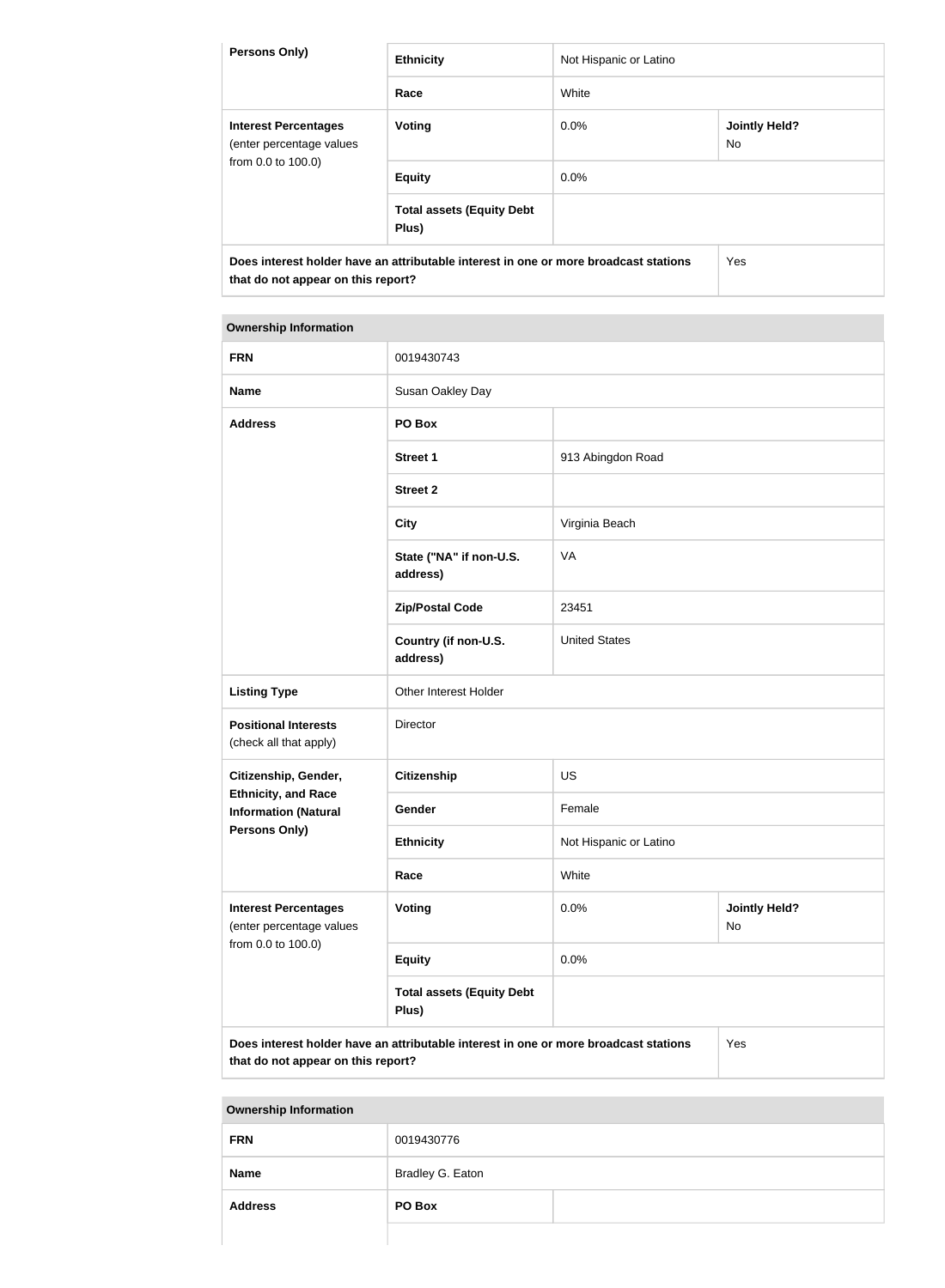|                                                                                                                                   | <b>Street 1</b>                           | 3750 Deer Ridge Road   |                                   |
|-----------------------------------------------------------------------------------------------------------------------------------|-------------------------------------------|------------------------|-----------------------------------|
|                                                                                                                                   | <b>Street 2</b>                           |                        |                                   |
|                                                                                                                                   | <b>City</b>                               | Quincy                 |                                   |
|                                                                                                                                   | State ("NA" if non-U.S.<br>address)       | IL                     |                                   |
|                                                                                                                                   | <b>Zip/Postal Code</b>                    | 62305                  |                                   |
|                                                                                                                                   | Country (if non-U.S.<br>address)          | <b>United States</b>   |                                   |
| <b>Listing Type</b>                                                                                                               | <b>Other Interest Holder</b>              |                        |                                   |
| <b>Positional Interests</b><br>(check all that apply)                                                                             | Officer                                   |                        |                                   |
| Citizenship, Gender,                                                                                                              | <b>Citizenship</b>                        | <b>US</b>              |                                   |
| <b>Ethnicity, and Race</b><br><b>Information (Natural</b>                                                                         | Gender                                    | Male                   |                                   |
| Persons Only)                                                                                                                     | <b>Ethnicity</b>                          | Not Hispanic or Latino |                                   |
|                                                                                                                                   | Race                                      | White                  |                                   |
| <b>Interest Percentages</b><br>(enter percentage values                                                                           | Voting                                    | 0.0%                   | <b>Jointly Held?</b><br><b>No</b> |
| from 0.0 to 100.0)                                                                                                                | <b>Equity</b>                             | 0.0%                   |                                   |
|                                                                                                                                   | <b>Total assets (Equity Debt</b><br>Plus) |                        |                                   |
| Does interest holder have an attributable interest in one or more broadcast stations<br>Yes<br>that do not appear on this report? |                                           |                        |                                   |

| <b>Ownership Information</b>                                                                              |                                     |                        |
|-----------------------------------------------------------------------------------------------------------|-------------------------------------|------------------------|
| <b>FRN</b>                                                                                                | 0019430719                          |                        |
| <b>Name</b>                                                                                               | Mary O. Winters                     |                        |
| <b>Address</b>                                                                                            | PO Box                              |                        |
|                                                                                                           | <b>Street 1</b>                     | 136 Emery Drive        |
|                                                                                                           | <b>Street 2</b>                     |                        |
|                                                                                                           | <b>City</b>                         | Quincy                 |
|                                                                                                           | State ("NA" if non-U.S.<br>address) | IL                     |
|                                                                                                           | <b>Zip/Postal Code</b>              | 62301                  |
|                                                                                                           | Country (if non-U.S.<br>address)    | <b>United States</b>   |
| <b>Listing Type</b>                                                                                       | Other Interest Holder               |                        |
| <b>Positional Interests</b><br>(check all that apply)                                                     | Officer                             |                        |
| Citizenship, Gender,<br><b>Ethnicity, and Race</b><br><b>Information (Natural</b><br><b>Persons Only)</b> | <b>Citizenship</b>                  | <b>US</b>              |
|                                                                                                           | Gender                              | Female                 |
|                                                                                                           | <b>Ethnicity</b>                    | Not Hispanic or Latino |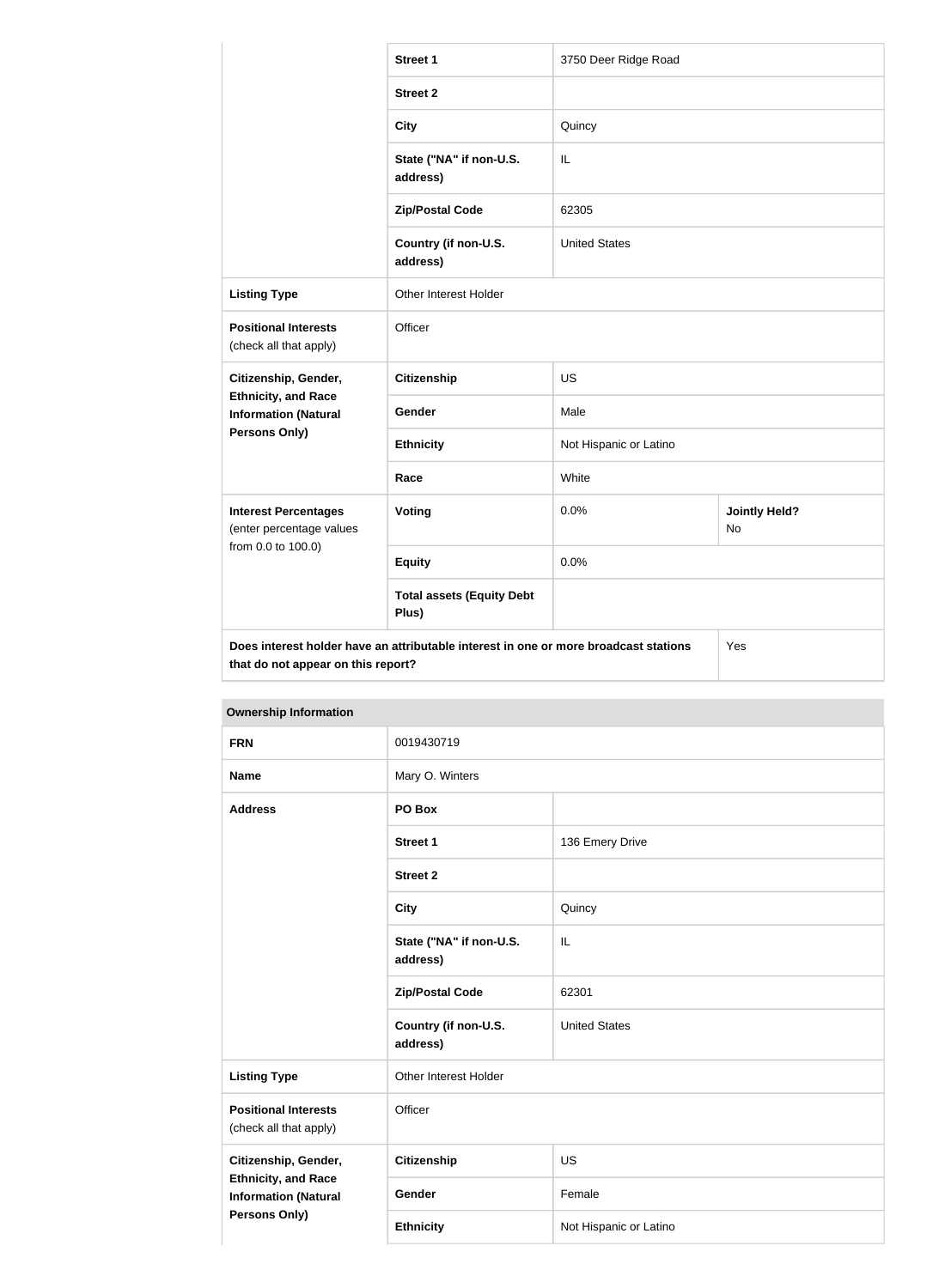|                                                                                                                            | Race                                      | White   |                             |
|----------------------------------------------------------------------------------------------------------------------------|-------------------------------------------|---------|-----------------------------|
| <b>Interest Percentages</b><br>(enter percentage values<br>from 0.0 to 100.0)                                              | <b>Voting</b>                             | $0.0\%$ | <b>Jointly Held?</b><br>No. |
|                                                                                                                            | <b>Equity</b>                             | $0.0\%$ |                             |
|                                                                                                                            | <b>Total assets (Equity Debt</b><br>Plus) |         |                             |
| Does interest holder have an attributable interest in one or more broadcast stations<br>that do not appear on this report? |                                           | Yes     |                             |

| <b>Ownership Information</b>                                                                                                      |                                           |                        |                            |
|-----------------------------------------------------------------------------------------------------------------------------------|-------------------------------------------|------------------------|----------------------------|
| <b>FRN</b>                                                                                                                        | 0019430651                                |                        |                            |
| <b>Name</b>                                                                                                                       | Harold B. Oakley                          |                        |                            |
| <b>Address</b>                                                                                                                    | PO Box                                    |                        |                            |
|                                                                                                                                   | <b>Street 1</b>                           | 222 S. 16th Street     |                            |
|                                                                                                                                   | <b>Street 2</b>                           |                        |                            |
|                                                                                                                                   | <b>City</b>                               | Quincy                 |                            |
|                                                                                                                                   | State ("NA" if non-U.S.<br>address)       | IL                     |                            |
|                                                                                                                                   | <b>Zip/Postal Code</b>                    | 62301                  |                            |
|                                                                                                                                   | Country (if non-U.S.<br>address)          | <b>United States</b>   |                            |
| <b>Listing Type</b>                                                                                                               | Other Interest Holder                     |                        |                            |
| <b>Positional Interests</b><br>(check all that apply)                                                                             | Officer, Director                         |                        |                            |
| Citizenship, Gender,                                                                                                              | <b>Citizenship</b>                        | <b>US</b>              |                            |
| <b>Ethnicity, and Race</b><br><b>Information (Natural</b>                                                                         | Gender                                    | Male                   |                            |
| <b>Persons Only)</b>                                                                                                              | <b>Ethnicity</b>                          | Not Hispanic or Latino |                            |
|                                                                                                                                   | Race                                      | White                  |                            |
| <b>Interest Percentages</b><br>(enter percentage values                                                                           | <b>Voting</b>                             | 0.0%                   | <b>Jointly Held?</b><br>No |
| from 0.0 to 100.0)                                                                                                                | <b>Equity</b>                             | 0.0%                   |                            |
|                                                                                                                                   | <b>Total assets (Equity Debt</b><br>Plus) |                        |                            |
| Yes<br>Does interest holder have an attributable interest in one or more broadcast stations<br>that do not appear on this report? |                                           |                        |                            |

| (b) Respondent certifies that any interests, including equity, financial, or voting | Yes |
|-------------------------------------------------------------------------------------|-----|
| interests, not reported in this filing are non-attributable.                        |     |
| If "No," submit as an exhibit an explanation.                                       |     |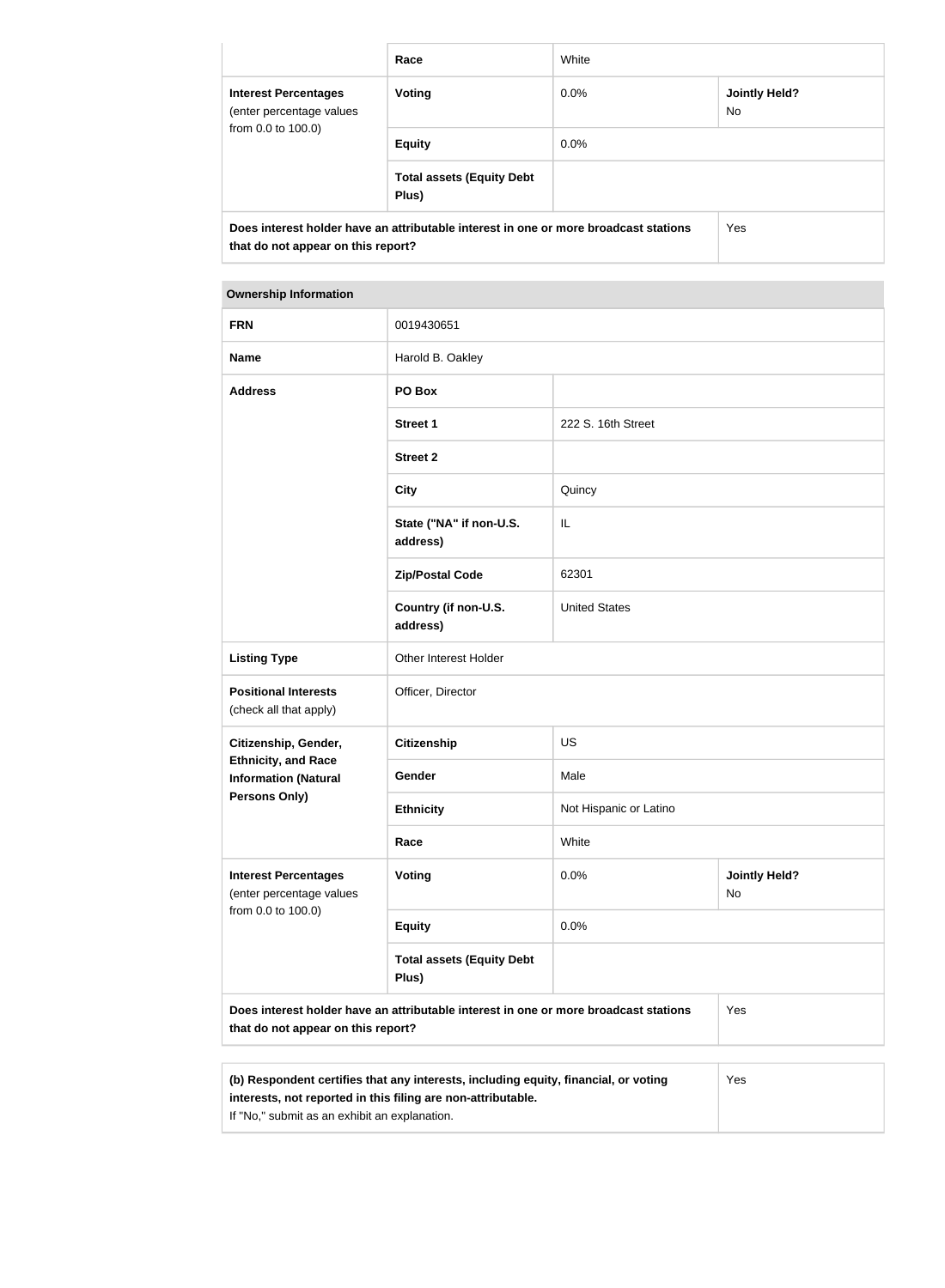| (c) Does the Respondent or any reported interest holder<br>hold an attributable interest in any newspaper entities in<br>the same market as any station for which this report is<br>filed, as defined in 47 C.F.R. Section 73.3555?                                                                                                                                                                                                                                                                                                                                                                                                              | Yes |
|--------------------------------------------------------------------------------------------------------------------------------------------------------------------------------------------------------------------------------------------------------------------------------------------------------------------------------------------------------------------------------------------------------------------------------------------------------------------------------------------------------------------------------------------------------------------------------------------------------------------------------------------------|-----|
| If "Yes," provide information describing the interest(s), using<br>EITHER the subform OR the spreadsheet option below.<br>Respondents with a large number (50 or more) of entries to<br>submit should use the spreadsheet option.                                                                                                                                                                                                                                                                                                                                                                                                                |     |
| NOTE: Spreadsheets must be submitted in a special XML<br>Spreadsheet format with the appropriate structure that is<br>specified in the documentation. For instructions on how to<br>use the spreadsheet option to complete this question<br>(including templates to start with), please Click Here.                                                                                                                                                                                                                                                                                                                                              |     |
| If using the subform, leave the percentage of total assets<br>(Equity Debt Plus) field blank for an interest holder unless<br>that interest holder has an attributable interest in the<br>newspaper entity solely on the basis of the Commission's<br>Equity Debt Plus attribution standard, 47 C.F.R. Section<br>73.3555, Note 2(i). If using an XML Spreadsheet, enter "NA"<br>into the percentage of total assets (Equity Debt Plus) field<br>for an interest holder unless that interest holder has an<br>attributable interest in the newspaper entity solely on the<br>basis of the Commission's Equity Debt Plus attribution<br>standard. |     |
| The Respondent must provide an FCC Registration Number<br>for each interest holder reported in response to this<br>question. Please see the Instructions for detailed information<br>and guidance concerning this requirement.                                                                                                                                                                                                                                                                                                                                                                                                                   |     |

| <b>FRN</b>                                            | 0019430776                             |        |  |
|-------------------------------------------------------|----------------------------------------|--------|--|
| <b>Name</b>                                           | Bradley G. Eaton                       |        |  |
| <b>Name of Newspaper</b>                              | Quincy Herald-Whig                     |        |  |
| <b>Location of Newspaper</b>                          | <b>City</b>                            | Quincy |  |
|                                                       | <b>State</b>                           | IL     |  |
| <b>Positional Interests</b><br>(check all that apply) | Officer                                |        |  |
| <b>Interest Percentages</b>                           | <b>Voting</b>                          | 0.0%   |  |
| (enter percentage values from 0.0 to<br>100.0         | <b>Equity</b>                          | 0.0%   |  |
|                                                       | <b>Total assets (Equity Debt Plus)</b> |        |  |

| <b>FRN</b>                   | 0019430776                   |           |
|------------------------------|------------------------------|-----------|
| <b>Name</b>                  | Bradley G. Eaton             |           |
| <b>Name of Newspaper</b>     | <b>Hannibal Courier-Post</b> |           |
| <b>Location of Newspaper</b> | Hannibal<br><b>City</b>      |           |
|                              | <b>State</b>                 | <b>MO</b> |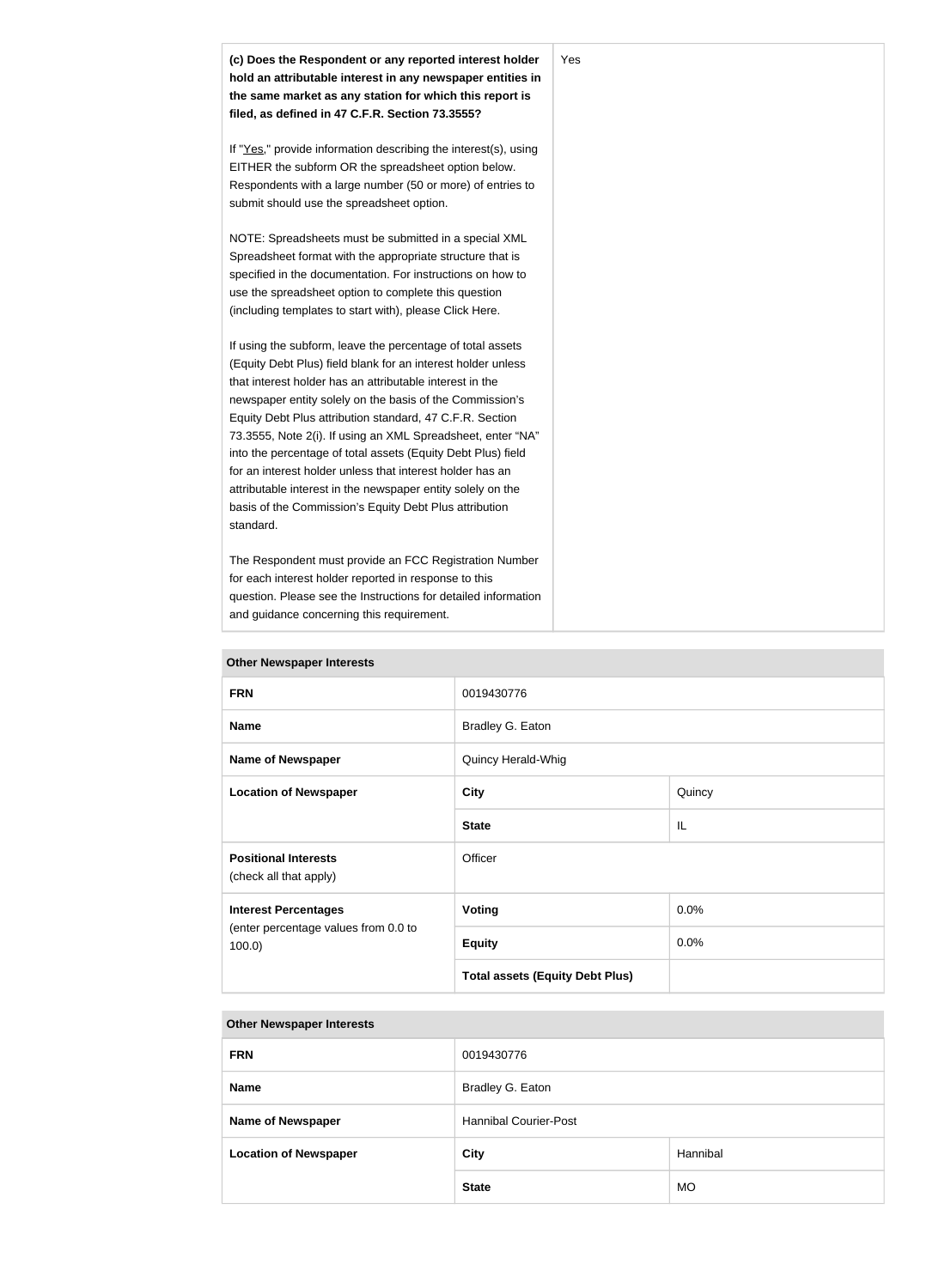| <b>Positional Interests</b><br>(check all that apply)                        | Officer                                |         |
|------------------------------------------------------------------------------|----------------------------------------|---------|
| <b>Interest Percentages</b><br>(enter percentage values from 0.0 to<br>100.0 | Voting                                 | $0.0\%$ |
|                                                                              | <b>Equity</b>                          | $0.0\%$ |
|                                                                              | <b>Total assets (Equity Debt Plus)</b> |         |

| <b>FRN</b>                                                                       | 0019430784                             |           |  |
|----------------------------------------------------------------------------------|----------------------------------------|-----------|--|
| <b>Name</b>                                                                      | Dennis R. Williams                     |           |  |
| <b>Name of Newspaper</b>                                                         | <b>Hannibal Courier-Post</b>           |           |  |
| <b>Location of Newspaper</b>                                                     | <b>City</b>                            | Hannibal  |  |
|                                                                                  | <b>State</b>                           | <b>MO</b> |  |
| <b>Positional Interests</b><br>(check all that apply)                            | Director                               |           |  |
| <b>Interest Percentages</b><br>(enter percentage values from 0.0 to<br>$100.0$ ) | <b>Voting</b>                          | 0.0%      |  |
|                                                                                  | <b>Equity</b>                          | 0.0%      |  |
|                                                                                  | <b>Total assets (Equity Debt Plus)</b> |           |  |

## **Other Newspaper Interests**

| <b>FRN</b>                                                                   | 0019430784                             |        |
|------------------------------------------------------------------------------|----------------------------------------|--------|
| <b>Name</b>                                                                  | Dennis R. Williams                     |        |
| <b>Name of Newspaper</b>                                                     | Quincy Herald-Whig                     |        |
| <b>Location of Newspaper</b>                                                 | <b>City</b>                            | Quincy |
|                                                                              | <b>State</b>                           | IL     |
| <b>Positional Interests</b><br>(check all that apply)                        | <b>Director</b>                        |        |
| <b>Interest Percentages</b><br>(enter percentage values from 0.0 to<br>100.0 | <b>Voting</b>                          | 0.0%   |
|                                                                              | <b>Equity</b>                          | 0.0%   |
|                                                                              | <b>Total assets (Equity Debt Plus)</b> |        |

| <b>FRN</b>                                            | 0019430651                   |           |
|-------------------------------------------------------|------------------------------|-----------|
| <b>Name</b>                                           | Harold B. Oakley             |           |
| <b>Name of Newspaper</b>                              | <b>Hannibal Courier-Post</b> |           |
| <b>Location of Newspaper</b>                          | <b>City</b>                  | Hannibal  |
|                                                       | <b>State</b>                 | <b>MO</b> |
| <b>Positional Interests</b><br>(check all that apply) | Officer, Director            |           |
| <b>Interest Percentages</b>                           | <b>Voting</b>                | 0.0%      |
| (enter percentage values from 0.0 to<br>$100.0$ )     |                              |           |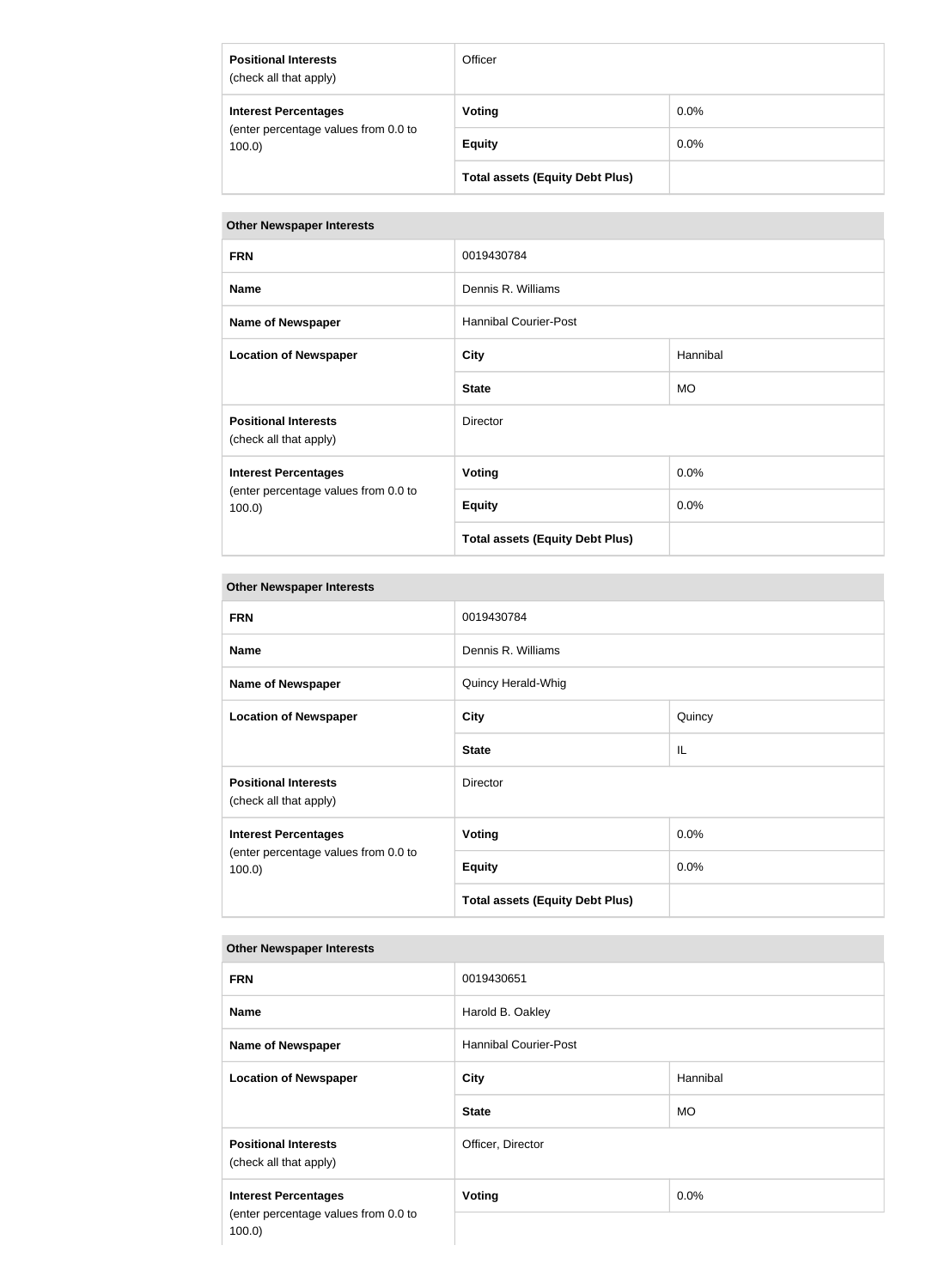| <b>Equity</b>                          | 0.0% |
|----------------------------------------|------|
| <b>Total assets (Equity Debt Plus)</b> |      |

| <b>FRN</b>                                            | 0019430651                             |        |  |
|-------------------------------------------------------|----------------------------------------|--------|--|
| <b>Name</b>                                           | Harold B. Oakley                       |        |  |
| <b>Name of Newspaper</b>                              | Quincy Herald-Whig                     |        |  |
| <b>Location of Newspaper</b>                          | <b>City</b>                            | Quincy |  |
|                                                       | <b>State</b>                           | IL     |  |
| <b>Positional Interests</b><br>(check all that apply) | Officer, Director                      |        |  |
| <b>Interest Percentages</b>                           | <b>Voting</b>                          | 0.0%   |  |
| (enter percentage values from 0.0 to<br>$100.0$ )     | <b>Equity</b>                          | 0.0%   |  |
|                                                       | <b>Total assets (Equity Debt Plus)</b> |        |  |

## **Other Newspaper Interests**

| <b>FRN</b>                                                                       | 0019430685                             |           |
|----------------------------------------------------------------------------------|----------------------------------------|-----------|
| <b>Name</b>                                                                      | Lucy Lindsay Smith                     |           |
| <b>Name of Newspaper</b>                                                         | <b>Hannibal Courier-Post</b>           |           |
| <b>Location of Newspaper</b>                                                     | <b>City</b>                            | Hannibal  |
|                                                                                  | <b>State</b>                           | <b>MO</b> |
| <b>Positional Interests</b><br>(check all that apply)                            | <b>Director</b>                        |           |
| <b>Interest Percentages</b><br>(enter percentage values from 0.0 to<br>$100.0$ ) | <b>Voting</b>                          | 0.0%      |
|                                                                                  | <b>Equity</b>                          | 0.0%      |
|                                                                                  | <b>Total assets (Equity Debt Plus)</b> |           |

| <b>FRN</b>                                                                       | 0019430685                             |        |
|----------------------------------------------------------------------------------|----------------------------------------|--------|
| <b>Name</b>                                                                      | Lucy Lindsay Smith                     |        |
| <b>Name of Newspaper</b>                                                         | Quincy Herald-Whig                     |        |
| <b>Location of Newspaper</b>                                                     | <b>City</b>                            | Quincy |
|                                                                                  | <b>State</b>                           | IL     |
| <b>Positional Interests</b><br>(check all that apply)                            | Director                               |        |
| <b>Interest Percentages</b><br>(enter percentage values from 0.0 to<br>$100.0$ ) | <b>Voting</b>                          | 0.0%   |
|                                                                                  | <b>Equity</b>                          | 0.0%   |
|                                                                                  | <b>Total assets (Equity Debt Plus)</b> |        |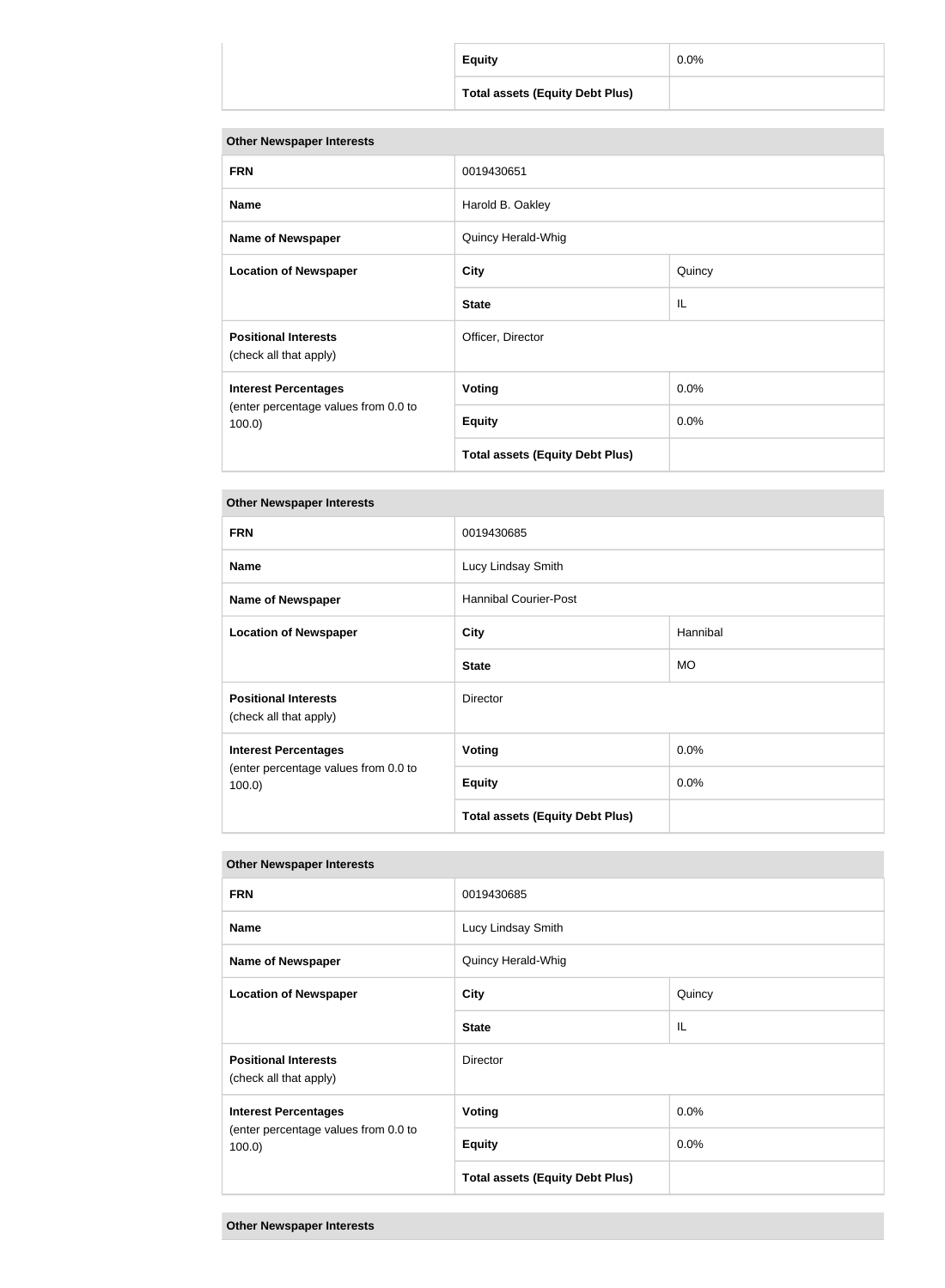| <b>FRN</b>                                                                       | 0019430701                             |        |
|----------------------------------------------------------------------------------|----------------------------------------|--------|
| <b>Name</b>                                                                      | Martin M. Lindsay                      |        |
| <b>Name of Newspaper</b>                                                         | Quincy Herald-Whig                     |        |
| <b>Location of Newspaper</b>                                                     | <b>City</b>                            | Quincy |
|                                                                                  | <b>State</b>                           | IL     |
| <b>Positional Interests</b><br>(check all that apply)                            | Director                               |        |
| <b>Interest Percentages</b><br>(enter percentage values from 0.0 to<br>$100.0$ ) | <b>Voting</b>                          | 0.0%   |
|                                                                                  | <b>Equity</b>                          | 0.0%   |
|                                                                                  | <b>Total assets (Equity Debt Plus)</b> |        |

| <b>FRN</b>                                                                       | 0019430701                             |           |
|----------------------------------------------------------------------------------|----------------------------------------|-----------|
| <b>Name</b>                                                                      | Martin M. Lindsay                      |           |
| <b>Name of Newspaper</b>                                                         | <b>Hannibal Courier-Post</b>           |           |
| <b>Location of Newspaper</b>                                                     | <b>City</b>                            | Hannibal  |
|                                                                                  | <b>State</b>                           | <b>MO</b> |
| <b>Positional Interests</b><br>(check all that apply)                            | <b>Director</b>                        |           |
| <b>Interest Percentages</b><br>(enter percentage values from 0.0 to<br>$100.0$ ) | Voting                                 | $0.0\%$   |
|                                                                                  | <b>Equity</b>                          | 0.0%      |
|                                                                                  | <b>Total assets (Equity Debt Plus)</b> |           |

#### **Other Newspaper Interests**

| <b>FRN</b>                                                                   | 0019430719                             |        |
|------------------------------------------------------------------------------|----------------------------------------|--------|
| <b>Name</b>                                                                  | Mary O. Winters                        |        |
| <b>Name of Newspaper</b>                                                     | Quincy Herald-Whig                     |        |
| <b>Location of Newspaper</b>                                                 | <b>City</b>                            | Quincy |
|                                                                              | <b>State</b>                           | IL     |
| <b>Positional Interests</b><br>(check all that apply)                        | Officer                                |        |
| <b>Interest Percentages</b><br>(enter percentage values from 0.0 to<br>100.0 | Voting                                 | 0.0%   |
|                                                                              | <b>Equity</b>                          | 0.0%   |
|                                                                              | <b>Total assets (Equity Debt Plus)</b> |        |

| <b>FRN</b>               | 0019430719                   |
|--------------------------|------------------------------|
| <b>Name</b>              | Mary O. Winters              |
| <b>Name of Newspaper</b> | <b>Hannibal Courier-Post</b> |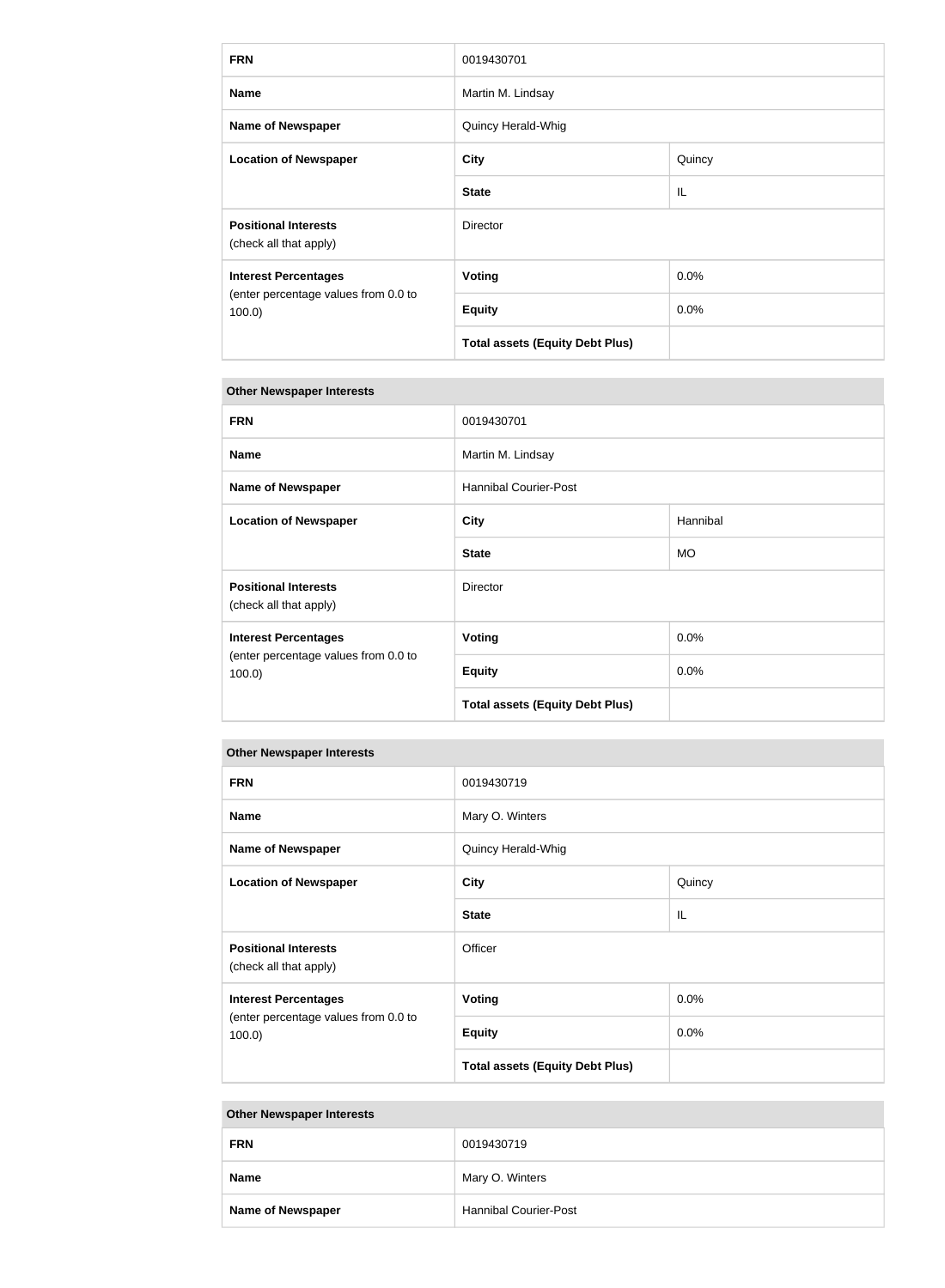| <b>Location of Newspaper</b>                          | City                                   | Hannibal  |
|-------------------------------------------------------|----------------------------------------|-----------|
|                                                       | <b>State</b>                           | <b>MO</b> |
| <b>Positional Interests</b><br>(check all that apply) | Officer                                |           |
| <b>Interest Percentages</b>                           | <b>Voting</b>                          | $0.0\%$   |
| (enter percentage values from 0.0 to<br>$100.0$ )     | <b>Equity</b>                          | $0.0\%$   |
|                                                       | <b>Total assets (Equity Debt Plus)</b> |           |

| <b>FRN</b>                                                                       | 0025884016                             |        |
|----------------------------------------------------------------------------------|----------------------------------------|--------|
| <b>Name</b>                                                                      | Quincy Media, Inc.                     |        |
| <b>Name of Newspaper</b>                                                         | Quincy Herald-Whig                     |        |
| <b>Location of Newspaper</b>                                                     | <b>City</b>                            | Quincy |
|                                                                                  | <b>State</b>                           | IL     |
| <b>Positional Interests</b><br>(check all that apply)                            | Stockholder                            |        |
| <b>Interest Percentages</b><br>(enter percentage values from 0.0 to<br>$100.0$ ) | <b>Voting</b>                          | 100.0% |
|                                                                                  | <b>Equity</b>                          | 100.0% |
|                                                                                  | <b>Total assets (Equity Debt Plus)</b> |        |

#### **Other Newspaper Interests**

| <b>FRN</b>                                                                       | 0025884016                             |           |
|----------------------------------------------------------------------------------|----------------------------------------|-----------|
| <b>Name</b>                                                                      | Quincy Media, Inc.                     |           |
| <b>Name of Newspaper</b>                                                         | <b>Hannibal Courier-Post</b>           |           |
| <b>Location of Newspaper</b>                                                     | City                                   | Hannibal  |
|                                                                                  | <b>State</b>                           | <b>MO</b> |
| <b>Positional Interests</b><br>(check all that apply)                            | Stockholder                            |           |
| <b>Interest Percentages</b><br>(enter percentage values from 0.0 to<br>$100.0$ ) | <b>Voting</b>                          | 0.0%      |
|                                                                                  | <b>Equity</b>                          | 0.0%      |
|                                                                                  | <b>Total assets (Equity Debt Plus)</b> |           |

| <b>FRN</b>                   | 0019430735                   |           |
|------------------------------|------------------------------|-----------|
| <b>Name</b>                  | Ralph M. Oakley              |           |
| <b>Name of Newspaper</b>     | <b>Hannibal Courier-Post</b> |           |
| <b>Location of Newspaper</b> | <b>City</b><br>Hannibal      |           |
|                              | <b>State</b>                 | <b>MO</b> |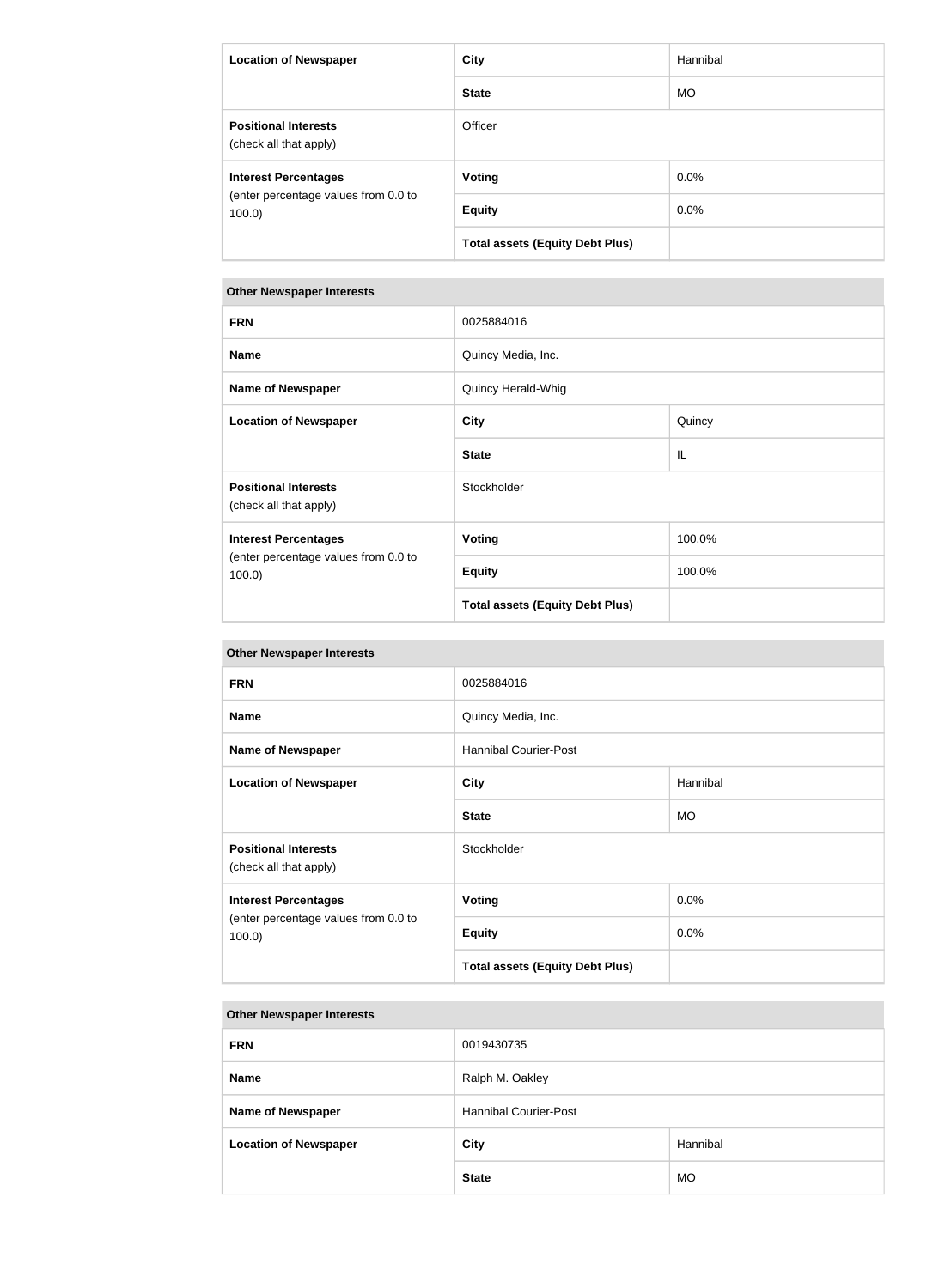| <b>Positional Interests</b><br>(check all that apply)                        | Officer, Director                      |         |
|------------------------------------------------------------------------------|----------------------------------------|---------|
| <b>Interest Percentages</b><br>(enter percentage values from 0.0 to<br>100.0 | Voting                                 | $0.0\%$ |
|                                                                              | <b>Equity</b>                          | $0.0\%$ |
|                                                                              | <b>Total assets (Equity Debt Plus)</b> |         |

| <b>FRN</b>                                                                   | 0019430735                             |        |
|------------------------------------------------------------------------------|----------------------------------------|--------|
| <b>Name</b>                                                                  | Ralph M. Oakley                        |        |
| <b>Name of Newspaper</b>                                                     | Quincy Herald-Whig                     |        |
| <b>Location of Newspaper</b>                                                 | <b>City</b>                            | Quincy |
|                                                                              | <b>State</b>                           | IL     |
| <b>Positional Interests</b><br>(check all that apply)                        | Officer, Director                      |        |
| <b>Interest Percentages</b><br>(enter percentage values from 0.0 to<br>100.0 | <b>Voting</b>                          | 0.0%   |
|                                                                              | <b>Equity</b>                          | 0.0%   |
|                                                                              | <b>Total assets (Equity Debt Plus)</b> |        |

## **Other Newspaper Interests**

| <b>FRN</b>                                            | 0019430743                             |           |
|-------------------------------------------------------|----------------------------------------|-----------|
| <b>Name</b>                                           | Susan Oakley Day                       |           |
| <b>Name of Newspaper</b>                              | <b>Hannibal Courier-Post</b>           |           |
| <b>Location of Newspaper</b>                          | <b>City</b>                            | Hannibal  |
|                                                       | <b>State</b>                           | <b>MO</b> |
| <b>Positional Interests</b><br>(check all that apply) | <b>Director</b>                        |           |
| <b>Interest Percentages</b>                           | <b>Voting</b>                          | 0.0%      |
| (enter percentage values from 0.0 to<br>100.0         | <b>Equity</b>                          | 0.0%      |
|                                                       | <b>Total assets (Equity Debt Plus)</b> |           |

| <b>FRN</b>                                                                       | 0019430743         |         |
|----------------------------------------------------------------------------------|--------------------|---------|
| <b>Name</b>                                                                      | Susan Oakley Day   |         |
| <b>Name of Newspaper</b>                                                         | Quincy Herald-Whig |         |
| <b>Location of Newspaper</b>                                                     | <b>City</b>        | Quincy  |
|                                                                                  | <b>State</b>       | IL      |
| <b>Positional Interests</b><br>(check all that apply)                            | Director           |         |
| <b>Interest Percentages</b><br>(enter percentage values from 0.0 to<br>$100.0$ ) | <b>Voting</b>      | $0.0\%$ |
|                                                                                  |                    |         |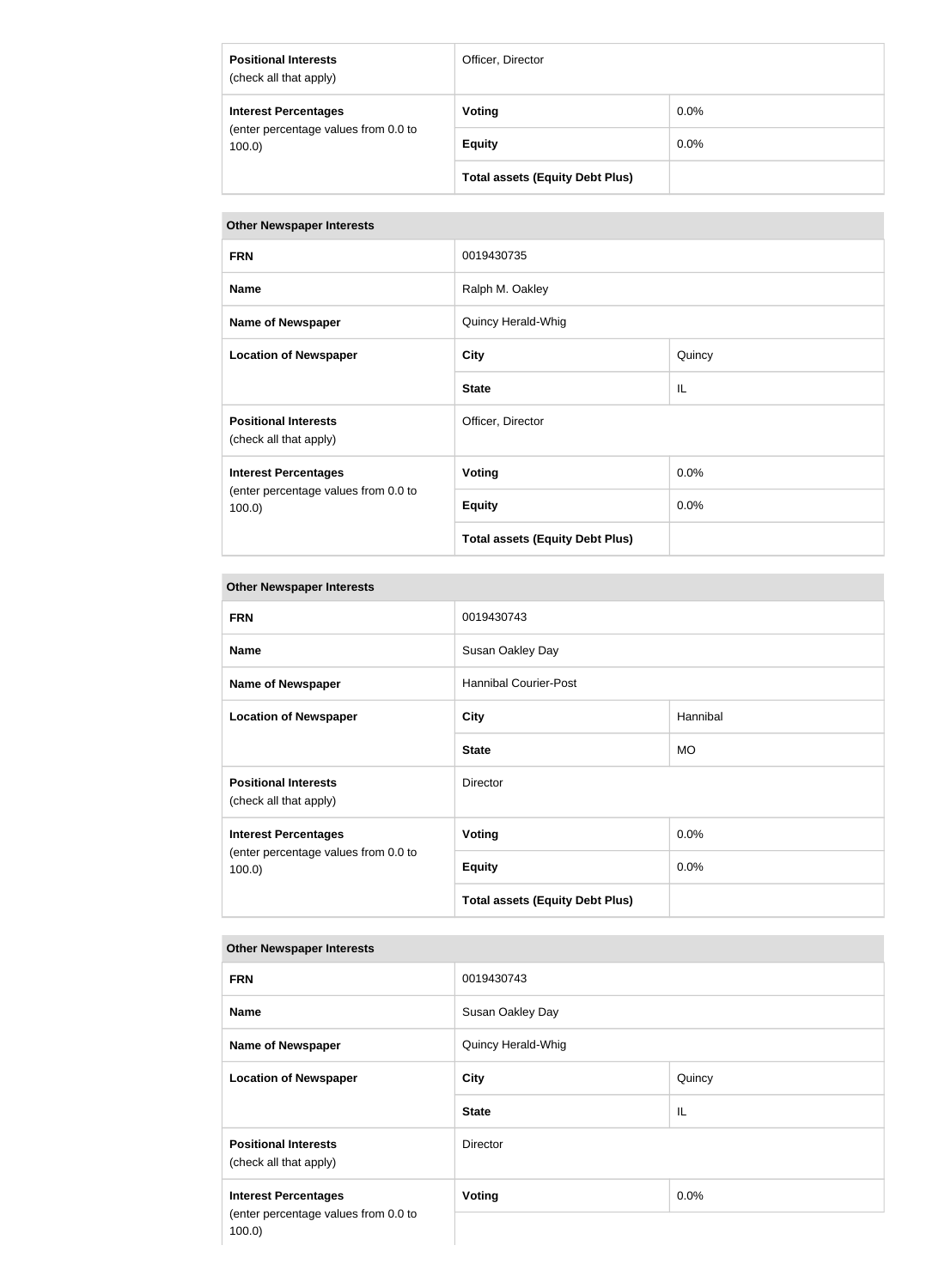| <b>Equity</b>                          | $0.0\%$ |
|----------------------------------------|---------|
| <b>Total assets (Equity Debt Plus)</b> |         |

| <b>FRN</b>                                            | 0019430750                             |           |
|-------------------------------------------------------|----------------------------------------|-----------|
| <b>Name</b>                                           | Thomas A. Oakley                       |           |
| <b>Name of Newspaper</b>                              | <b>Hannibal Courier-Post</b>           |           |
| <b>Location of Newspaper</b>                          | <b>City</b>                            | Hannibal  |
|                                                       | <b>State</b>                           | <b>MO</b> |
| <b>Positional Interests</b><br>(check all that apply) | Officer, Director                      |           |
| <b>Interest Percentages</b>                           | <b>Voting</b>                          | 0.0%      |
| (enter percentage values from 0.0 to<br>$100.0$ )     | <b>Equity</b>                          | 0.0%      |
|                                                       | <b>Total assets (Equity Debt Plus)</b> |           |

#### **Other Newspaper Interests**

| <b>FRN</b>                                                                       | 0019430750                             |         |
|----------------------------------------------------------------------------------|----------------------------------------|---------|
| <b>Name</b>                                                                      | Thomas A. Oakley                       |         |
| <b>Name of Newspaper</b>                                                         | Quincy Herald-Whig                     |         |
| <b>Location of Newspaper</b>                                                     | <b>City</b>                            | Quincy  |
|                                                                                  | <b>State</b>                           | IL      |
| <b>Positional Interests</b><br>(check all that apply)                            | Officer, Director                      |         |
| <b>Interest Percentages</b><br>(enter percentage values from 0.0 to<br>$100.0$ ) | <b>Voting</b>                          | 0.0%    |
|                                                                                  | <b>Equity</b>                          | $0.0\%$ |
|                                                                                  | <b>Total assets (Equity Debt Plus)</b> |         |

**(d) Are any of the individuals listed as an attributable interest holder in the Respondent married to each other or related to each other as parentchild or as siblings?** Yes

If "Yes," provide the following information for each such the relationship.

#### **Family Relationships**

| <b>FRN</b>   | 0019430719   | <b>Name</b> | Mary O Winters  |
|--------------|--------------|-------------|-----------------|
| <b>FRN</b>   | 0019430750   | <b>Name</b> | Thomas A Oakley |
| Relationship | Parent/Child |             |                 |

#### **Family Relationships**

| <b>FRN</b> | 0019430750 | <b>Name</b> | Thomas A Oakley |
|------------|------------|-------------|-----------------|
| <b>FRN</b> | 0019430735 | <b>Name</b> | Ralph M Oakley  |